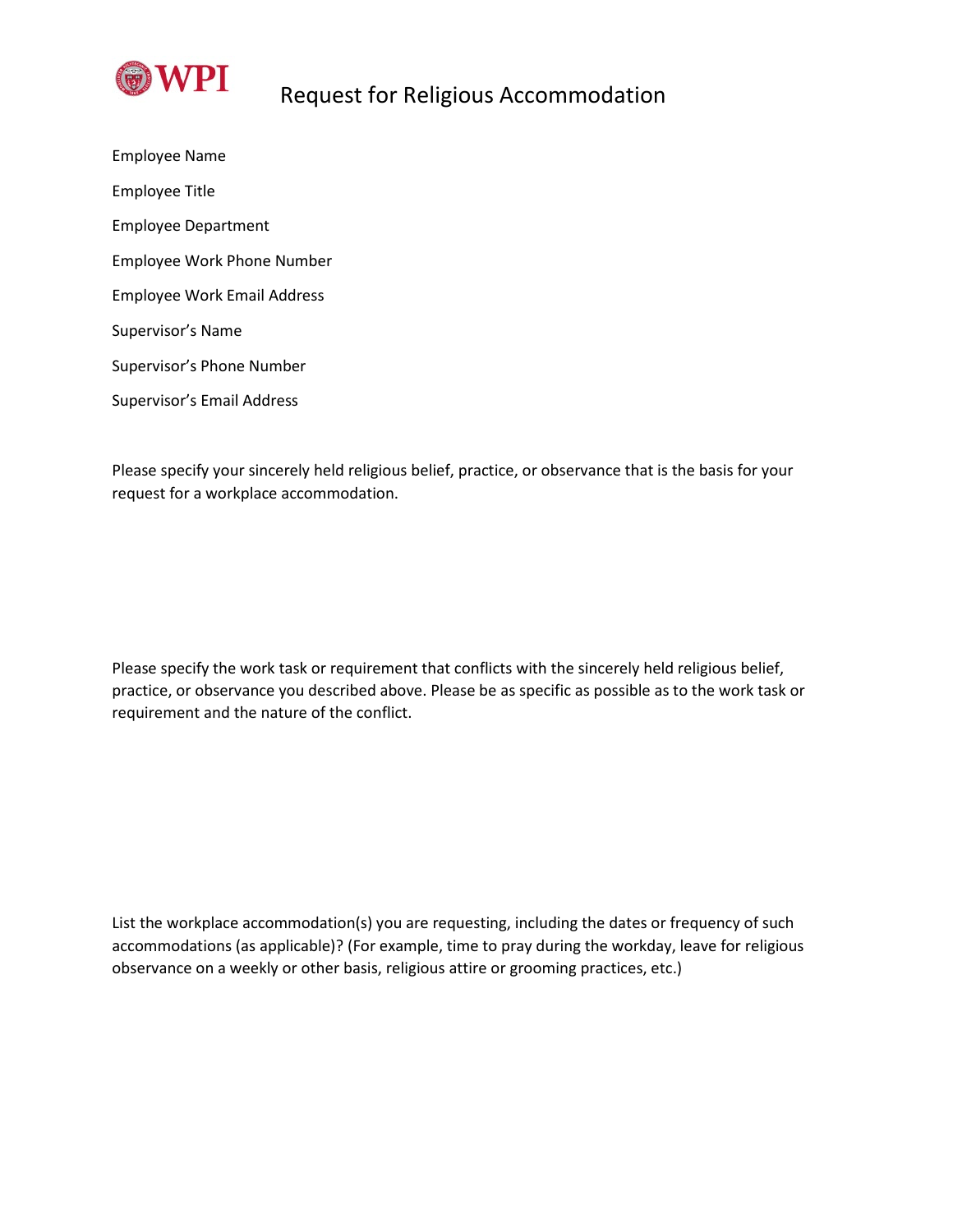

## Request for Religious Accommodation

Please add any comments you feel may be helpful in considering your request.

I give Worcester Polytechnic Institute (WPI) permission to explore eligibility and reasonable accommodation(s) under Title VII of the Civil Rights Act of 1964, and applicable Massachusetts and federal laws.

If applicable, I understand that WPI's Division of Talent & Inclusion may need to consult with my religious or spiritual leader to seek clarification regarding the work task or requirement that conflicts with your sincerely held religious belief, practice, or observance and to assist in the exploration of possible reasonable accommodations and I grant WPI's Division of Talent & Inclusion the right to contact my religious or spiritual leader below.

Religious or Spiritual Leader Name

Contact Information

Signature of Employee Date